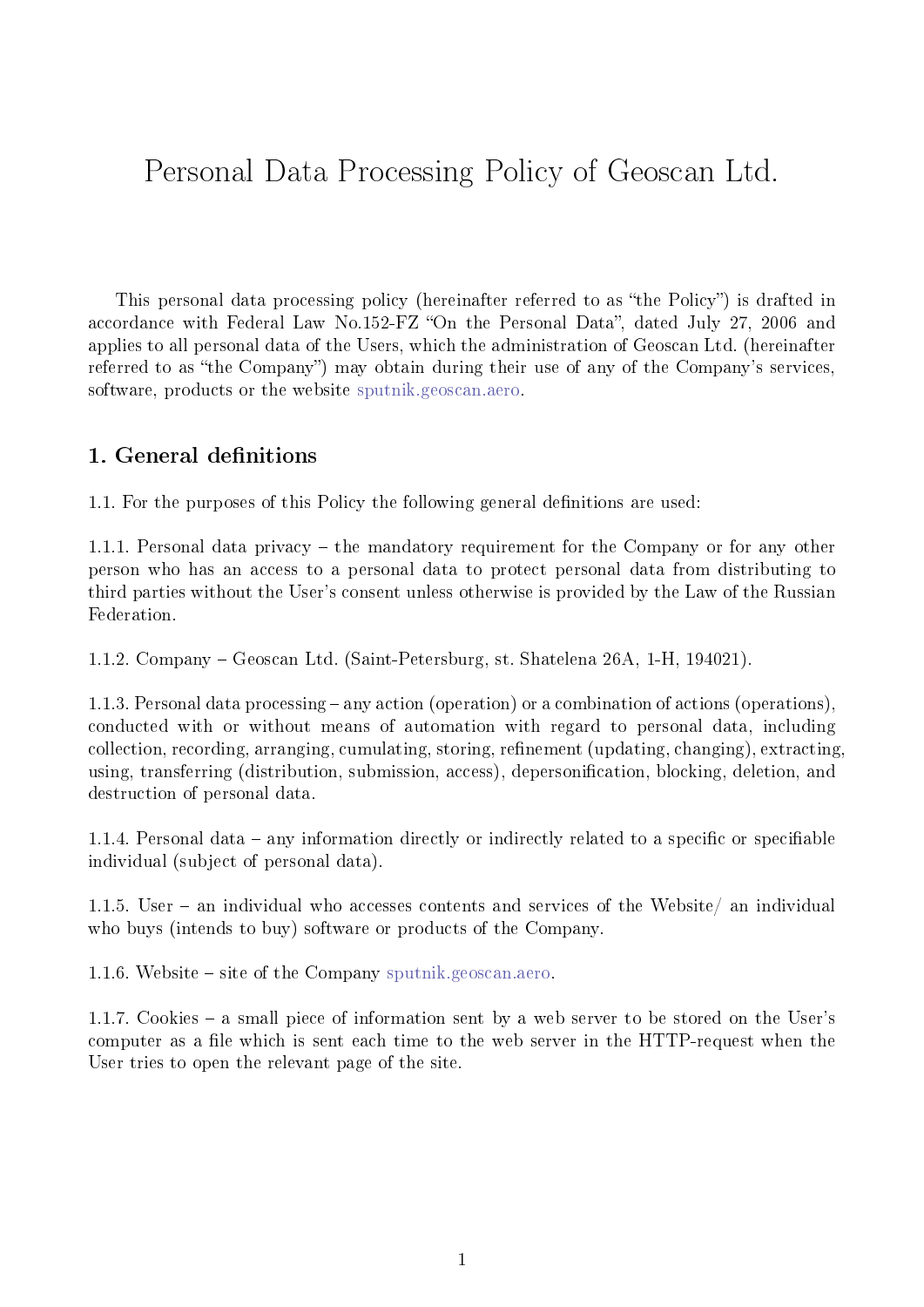#### 2. General provisions

2.1. Usage of the Company's Website by User means his acceptance of this Policy and the terms of User data processing.

2.2. If the User does not agree to the Website usage Policy he must close the Website.

2.3. The Company does not control and is not responsible for third-party websites, which have links available on the Company's Website.

2.4. The company does not verify the authenticity of the personal data provided by the User on the Website.

### 3. Personal data subject

3.1. This Policy establishes the obligations of the Company not to disclosure User's personal data and protect the Privacy of personal data, which is provided by User when he fills in an application form for getting an information about Company's products or places purchase orders.

3.2. Personal data which is allowed to be proceed within the framework of this Policy is provided by the User by filling in the registration forms on the Website, which may include the following information:

3.2.1. username;

3.2.2. phone number of a personal data User;

3.2.3. e-mail of a personal data User;

3.2.4. name of represented company.

3.3. In most web browsers cookies are enabled by default. Typically, the users can delete cookies and prohibit their use for various sites on their choice. Based on information stored in the cookies Google Analytics and Yandex.Metrica, the partners of the Company, count the statistics of visits, analyze and personalize advertisements. Cookies are intended to improve the work of the Website, make its use much more efficient and convenient. Cookies are used for the following purposes:

3.3.1. to assess the effectiveness of advertising campaigns;

3.3.2. to be able to analyze the popularity and attendance of the Website;

3.3.3. to be able to quickly adjust the Website's capabilities to the needs of visitors.

Information about the User's personal data processed by Google is available [here.](https://www.google.com/intl/ru/policies/privacy/partners/)

Information about the User's personal data processed by Yandex is available [here.](https://yandex.ru/legal/confidential/)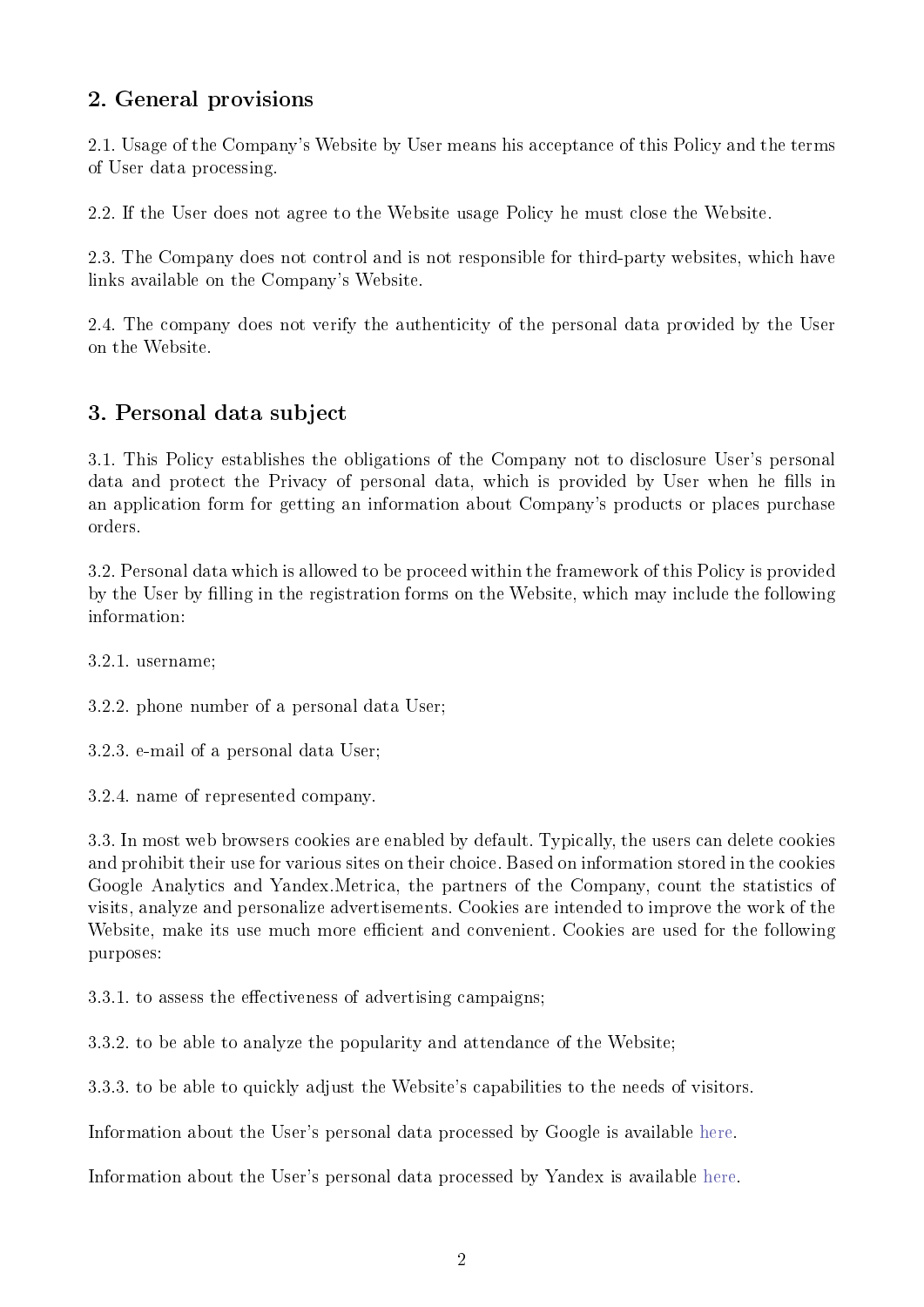### <span id="page-2-0"></span>4. Purposes of personal data processing

4.1. User's personal data can be used for following purposes:

4.1.1. Establishing a feedback with the User, including sending notifications, requests concerning the use of the Site, rendering services, getting and processing requests and applications from the User.

4.1.2. User identification for the purpose of placing an order and (or) entering into a sales contract.

4.1.3. Providing the User access to personalized services of the Website.

4.1.4. Confirmation of the authenticity and completeness of the personal data provided by the User.

4.1.5. Sending the User of the Website a notification about the status of the order, placed in online-store.

4.1.6. Providing the User an effective client and technical support in case of problems related to the use of the Website.

4.1.7. Providing the User with his consent product updates, special offers, information on prices, newsletters and other information on behalf of the Company or on behalf of the Company's partners.

4.1.8. Advertising after getting the User's consent.

4.1.9. Providing the User access to the websites, services and online-stores of the partners in order to obtain products, updates and services.

### 5. Methods and terms of personal data processing

5.1. User personal data processing is being carried out without the term limitation by any lawful method, including the information systems of personal data with both using automated processing and without using it.

5.2. The User agrees that the Company has the right to transfer personal data to third parties like courier services, postal organizations, telecommunications operators solely for the purpose of fulfilling the User's order that was placed on the Website and also for delivering the order.

5.3. User Personal data can be distributed to the third parties authorized by legislation of Russian Federation only by decision of the authorities of Russian Federation.

5.4. When processing personal data, the Company must make the required legal, organizational and technical arrangements in order to protect personal data from unauthorized, illegal or random access, destruction, change, blocking, copying, submission, distribution and other unlawful actions by third parties.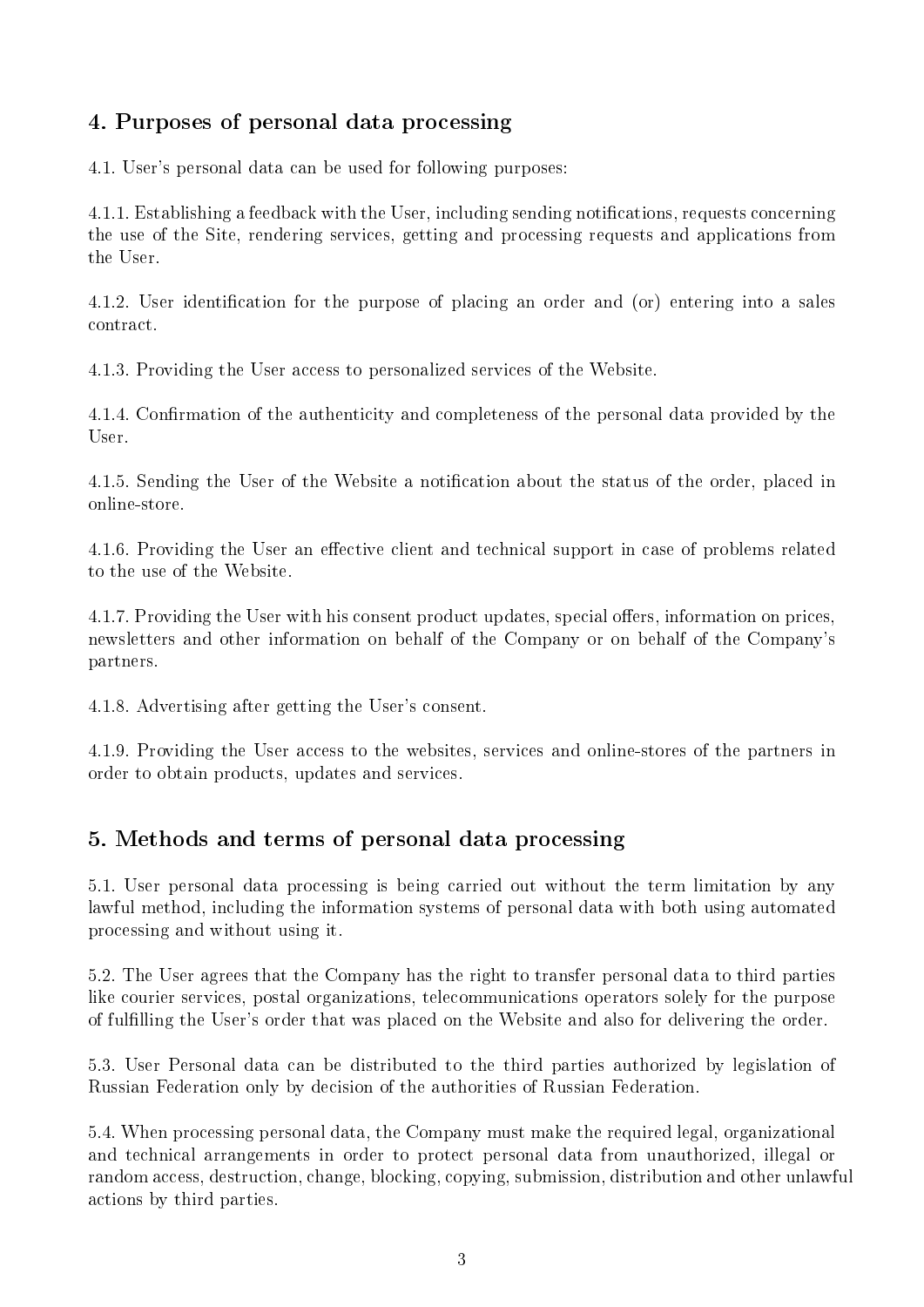5.5. The Company and the User take all the necessary measures to prevent losses or other negative consequences caused by the loss or disclosure of the User personal data.

#### 6. Rights and obligations

6.1. The User must:

6.1.1. Provide the information about the personal data necessary in order to use the Website.

6.1.2. Update, supplement the provided information about personal data in case of this information has changed.

6.2. The Company must:

6.2.1. To use the received data solely for the purposes mentioned in [p. 4.](#page-2-0) of the Policy.

6.2.2. To guarantee that keeping data will remain confidential. Do not distribute the personal data without the User's consent and do not sale, exchange, publish or disclose in other possible ways the User personal data.

6.2.3. To take precautions to protect the User personal data in accordance with the procedure which is usually used to protect such information in the existing business practice.

6.2.4. To block personal data that is referred to the particular User since the moment of the request sent by the User, by his legal representative or by organization empowered to defend the personal data User's rights for the period of inspection; to block personal data if there some unauthentic information were revealed or illegal acts were made.

#### 7. Constraints

7.1. Using the Service, user not have right to:

7.1.1. Change initial view of a map.

7.1.2. Combine, supplement, modify, remove or hide logos that are displayed on the map. The logos should be fully and clearly visible, full or partial overlay of logos is prohibited.

7.1.3. To change decompile and/or modify the Service code.

7.1.4. Use the Service to create sites/application that violate Russian Federation law or other applicable law, the rights and legitimate interests of third parties.

7.1.5. In case of non-observance or partial non-observance of current rules, the Administration reserves the right to remove, suspend service for the user of the violated rule without prior notification.